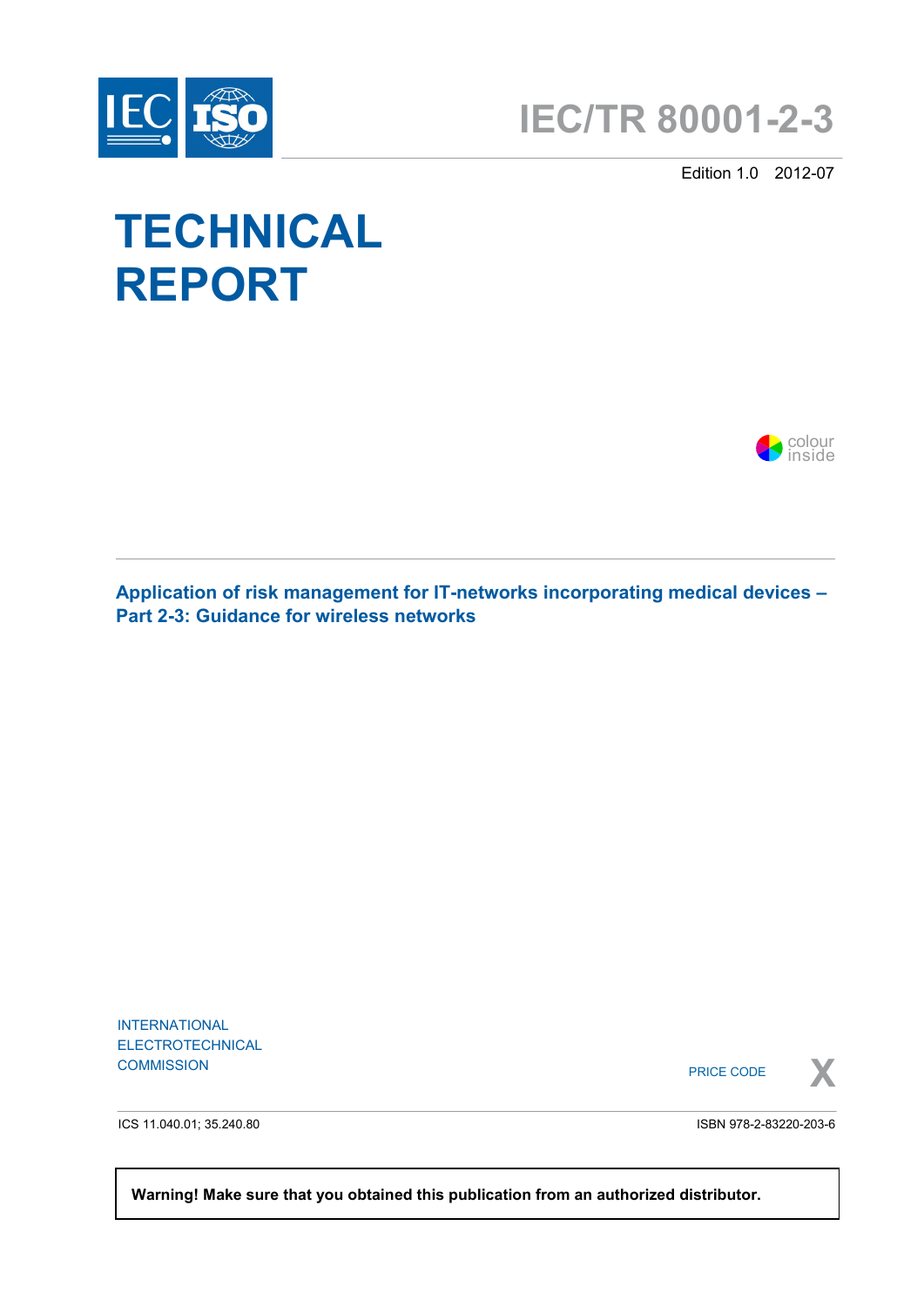# **CONTENTS**

| 1.  |            |                                                                   |                                                             |  |  |  |  |  |  |
|-----|------------|-------------------------------------------------------------------|-------------------------------------------------------------|--|--|--|--|--|--|
|     | 1.1        |                                                                   |                                                             |  |  |  |  |  |  |
|     | 1.2        |                                                                   |                                                             |  |  |  |  |  |  |
|     | 1.3        |                                                                   |                                                             |  |  |  |  |  |  |
| 2   |            |                                                                   |                                                             |  |  |  |  |  |  |
| 3   |            |                                                                   |                                                             |  |  |  |  |  |  |
| 4   |            |                                                                   |                                                             |  |  |  |  |  |  |
|     |            |                                                                   |                                                             |  |  |  |  |  |  |
|     | 4.1<br>4.2 |                                                                   |                                                             |  |  |  |  |  |  |
|     | 4.3        |                                                                   |                                                             |  |  |  |  |  |  |
|     | 4.4        |                                                                   |                                                             |  |  |  |  |  |  |
|     | 4.5        |                                                                   |                                                             |  |  |  |  |  |  |
|     |            | 4.5.1                                                             |                                                             |  |  |  |  |  |  |
|     |            | 4.5.2                                                             |                                                             |  |  |  |  |  |  |
|     |            | 4.5.3                                                             |                                                             |  |  |  |  |  |  |
|     |            | 4.5.4                                                             |                                                             |  |  |  |  |  |  |
|     |            | 4.5.5                                                             |                                                             |  |  |  |  |  |  |
|     | 4.6        |                                                                   |                                                             |  |  |  |  |  |  |
| 5   |            |                                                                   |                                                             |  |  |  |  |  |  |
|     | 5.1        |                                                                   |                                                             |  |  |  |  |  |  |
|     |            | 5.1.1                                                             |                                                             |  |  |  |  |  |  |
|     |            | 5.1.2                                                             |                                                             |  |  |  |  |  |  |
|     |            | 5.1.3                                                             |                                                             |  |  |  |  |  |  |
|     |            | 5.1.4                                                             |                                                             |  |  |  |  |  |  |
|     | 5.2        |                                                                   |                                                             |  |  |  |  |  |  |
|     | 5.3        |                                                                   |                                                             |  |  |  |  |  |  |
|     | 5.4        |                                                                   |                                                             |  |  |  |  |  |  |
|     | 5.5        |                                                                   |                                                             |  |  |  |  |  |  |
| 5.6 |            |                                                                   |                                                             |  |  |  |  |  |  |
|     | 5.7        |                                                                   |                                                             |  |  |  |  |  |  |
| 5.8 |            |                                                                   |                                                             |  |  |  |  |  |  |
|     | 5.9        | Deterministic versus non-deterministic wireless access protocol31 |                                                             |  |  |  |  |  |  |
|     | 5.10       |                                                                   |                                                             |  |  |  |  |  |  |
| 6   |            |                                                                   |                                                             |  |  |  |  |  |  |
|     | 6.1        |                                                                   | RISKS versus benefit of a wireless communications system 31 |  |  |  |  |  |  |
|     | 6.2        |                                                                   |                                                             |  |  |  |  |  |  |
|     | 6.3        |                                                                   |                                                             |  |  |  |  |  |  |
|     | 6.4        |                                                                   |                                                             |  |  |  |  |  |  |
|     |            | 6.4.1                                                             |                                                             |  |  |  |  |  |  |
|     |            | 6.4.2                                                             |                                                             |  |  |  |  |  |  |
|     |            | 6.4.3                                                             |                                                             |  |  |  |  |  |  |
|     | 6.5        |                                                                   |                                                             |  |  |  |  |  |  |
|     |            | 6.5.1                                                             |                                                             |  |  |  |  |  |  |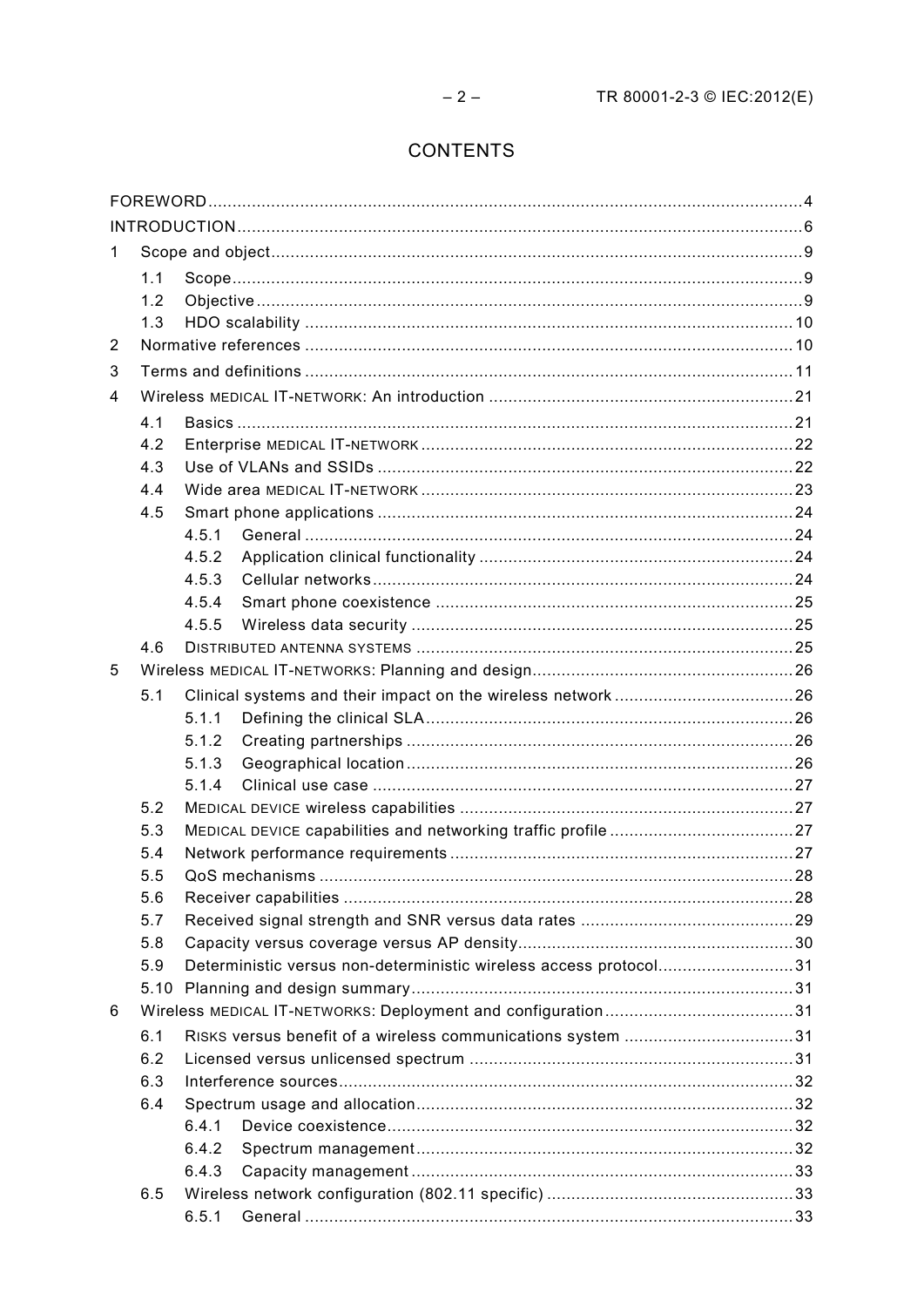|                |      | 6.5.2 |                                                                                 |  |  |  |  |  |  |
|----------------|------|-------|---------------------------------------------------------------------------------|--|--|--|--|--|--|
|                |      | 6.5.3 |                                                                                 |  |  |  |  |  |  |
|                |      | 6.5.4 |                                                                                 |  |  |  |  |  |  |
|                |      | 6.5.5 |                                                                                 |  |  |  |  |  |  |
|                |      | 6.5.6 |                                                                                 |  |  |  |  |  |  |
|                | 6.6  |       |                                                                                 |  |  |  |  |  |  |
|                |      | 6.6.1 |                                                                                 |  |  |  |  |  |  |
|                |      | 6.6.2 |                                                                                 |  |  |  |  |  |  |
|                |      | 6.6.3 |                                                                                 |  |  |  |  |  |  |
| $\overline{7}$ |      |       |                                                                                 |  |  |  |  |  |  |
|                | 7.1  |       |                                                                                 |  |  |  |  |  |  |
|                | 7.2  |       |                                                                                 |  |  |  |  |  |  |
|                | 7.3  |       |                                                                                 |  |  |  |  |  |  |
|                | 7.4  |       |                                                                                 |  |  |  |  |  |  |
| 8              |      |       |                                                                                 |  |  |  |  |  |  |
|                | 8.1  |       |                                                                                 |  |  |  |  |  |  |
|                | 8.2  |       |                                                                                 |  |  |  |  |  |  |
|                | 8.3  |       |                                                                                 |  |  |  |  |  |  |
|                | 8.4  |       |                                                                                 |  |  |  |  |  |  |
|                | 8.5  |       |                                                                                 |  |  |  |  |  |  |
|                | 8.6  |       |                                                                                 |  |  |  |  |  |  |
|                | 8.7  |       |                                                                                 |  |  |  |  |  |  |
|                |      | 8.7.1 |                                                                                 |  |  |  |  |  |  |
|                |      | 8.7.2 |                                                                                 |  |  |  |  |  |  |
|                |      | 8.7.3 |                                                                                 |  |  |  |  |  |  |
|                | 8.8  |       |                                                                                 |  |  |  |  |  |  |
|                | 8.9  |       |                                                                                 |  |  |  |  |  |  |
|                | 8.10 |       |                                                                                 |  |  |  |  |  |  |
|                |      |       |                                                                                 |  |  |  |  |  |  |
|                |      |       | 8.12 External partnering with both MEDICAL DEVICE and networking manufacturer41 |  |  |  |  |  |  |
|                |      |       |                                                                                 |  |  |  |  |  |  |
|                |      |       |                                                                                 |  |  |  |  |  |  |
|                |      |       |                                                                                 |  |  |  |  |  |  |
|                |      |       |                                                                                 |  |  |  |  |  |  |
|                |      |       |                                                                                 |  |  |  |  |  |  |
|                |      |       |                                                                                 |  |  |  |  |  |  |
|                |      |       |                                                                                 |  |  |  |  |  |  |
|                |      |       |                                                                                 |  |  |  |  |  |  |
|                |      |       |                                                                                 |  |  |  |  |  |  |
|                |      |       |                                                                                 |  |  |  |  |  |  |
|                |      |       |                                                                                 |  |  |  |  |  |  |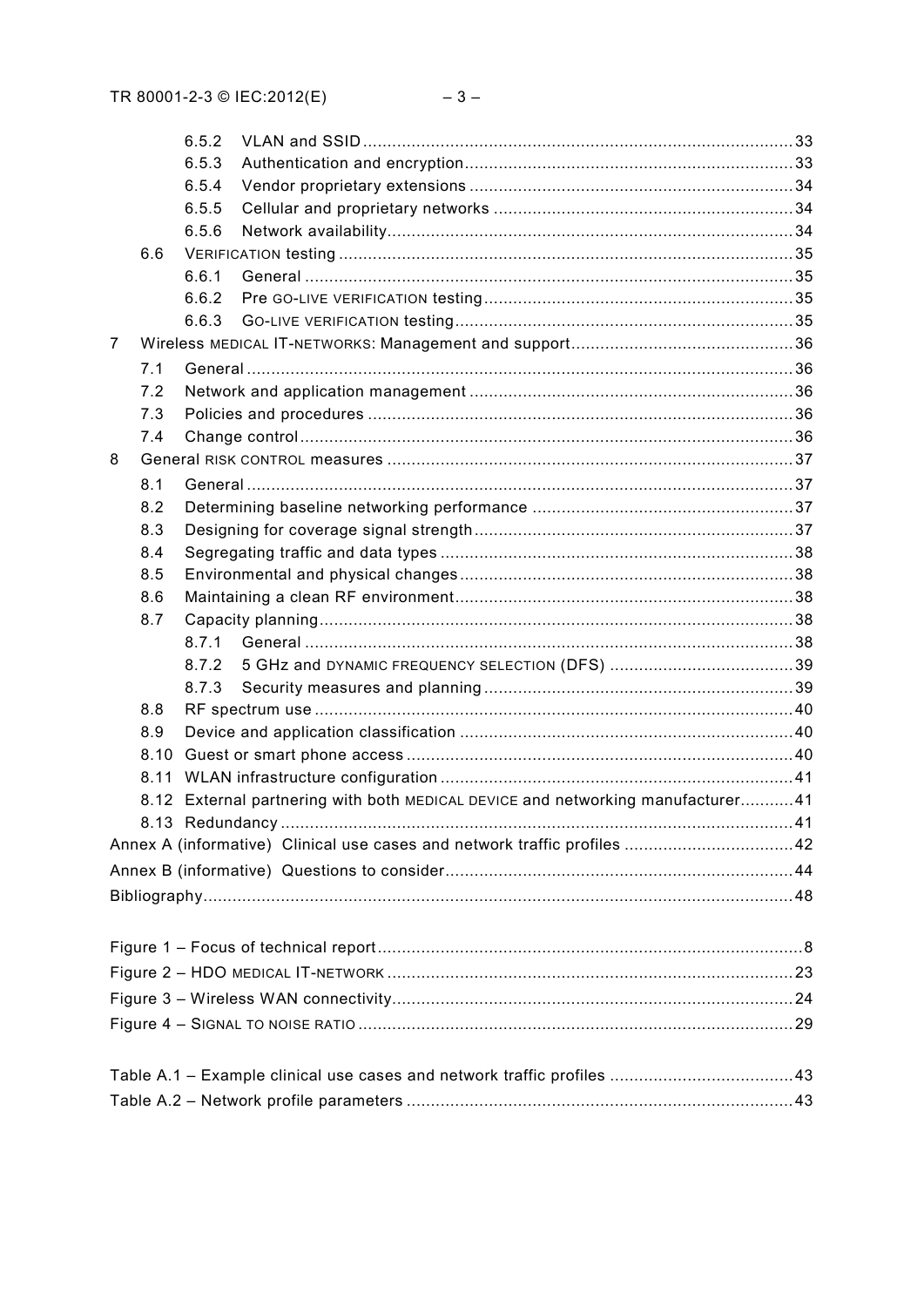# INTERNATIONAL ELECTROTECHNICAL COMMISSION \_\_\_\_\_\_\_\_\_\_\_\_

# **APPLICATION OF RISK MANAGEMENT FOR IT-NETWORKS INCORPORATING MEDICAL DEVICES –**

#### **Part 2-3: Guidance for wireless networks**

#### FOREWORD

- 1) The International Electrotechnical Commission (IEC) is a worldwide organization for standardization comprising all national electrotechnical committees (IEC National Committees). The object of IEC is to promote international co-operation on all questions concerning standardization in the electrical and electronic fields. To this end and in addition to other activities, IEC publishes International Standards, Technical Specifications, Technical Reports, Publicly Available Specifications (PAS) and Guides (hereafter referred to as "IEC Publication(s)"). Their preparation is entrusted to technical committees; any IEC National Committee interested in the subject dealt with may participate in this preparatory work. International, governmental and nongovernmental organizations liaising with the IEC also participate in this preparation. IEC collaborates closely with the International Organization for Standardization (ISO) in accordance with conditions determined by agreement between the two organizations.
- 2) The formal decisions or agreements of IEC on technical matters express, as nearly as possible, an international consensus of opinion on the relevant subjects since each technical committee has representation from all interested IEC National Committees.
- 3) IEC Publications have the form of recommendations for international use and are accepted by IEC National Committees in that sense. While all reasonable efforts are made to ensure that the technical content of IEC Publications is accurate, IEC cannot be held responsible for the way in which they are used or for any misinterpretation by any end user.
- 4) In order to promote international uniformity, IEC National Committees undertake to apply IEC Publications transparently to the maximum extent possible in their national and regional publications. Any divergence between any IEC Publication and the corresponding national or regional publication shall be clearly indicated in the latter.
- 5) IEC itself does not provide any attestation of conformity. Independent certification bodies provide conformity assessment services and, in some areas, access to IEC marks of conformity. IEC is not responsible for any services carried out by independent certification bodies.
- 6) All users should ensure that they have the latest edition of this publication.
- 7) No liability shall attach to IEC or its directors, employees, servants or agents including individual experts and members of its technical committees and IEC National Committees for any personal injury, property damage or other damage of any nature whatsoever, whether direct or indirect, or for costs (including legal fees) and expenses arising out of the publication, use of, or reliance upon, this IEC Publication or any other IEC Publications.
- 8) Attention is drawn to the Normative references cited in this publication. Use of the referenced publications is indispensable for the correct application of this publication.
- 9) Attention is drawn to the possibility that some of the elements of this IEC Publication may be the subject of patent rights. IEC shall not be held responsible for identifying any or all such patent rights.

The main task of IEC technical committees is to prepare International Standards. However, a technical committee may propose the publication of a technical report when it has collected data of a different kind from that which is normally published as an International Standard, for example "state of the art".

IEC 80001-2-3, which is a technical report, has been prepared by a Joint Working Group of subcommittee 62A: Common aspects of electrical equipment used in medical practice, of IEC technical committee 62: Electrical equipment in medical practice and ISO technical committee 215: Health informatics.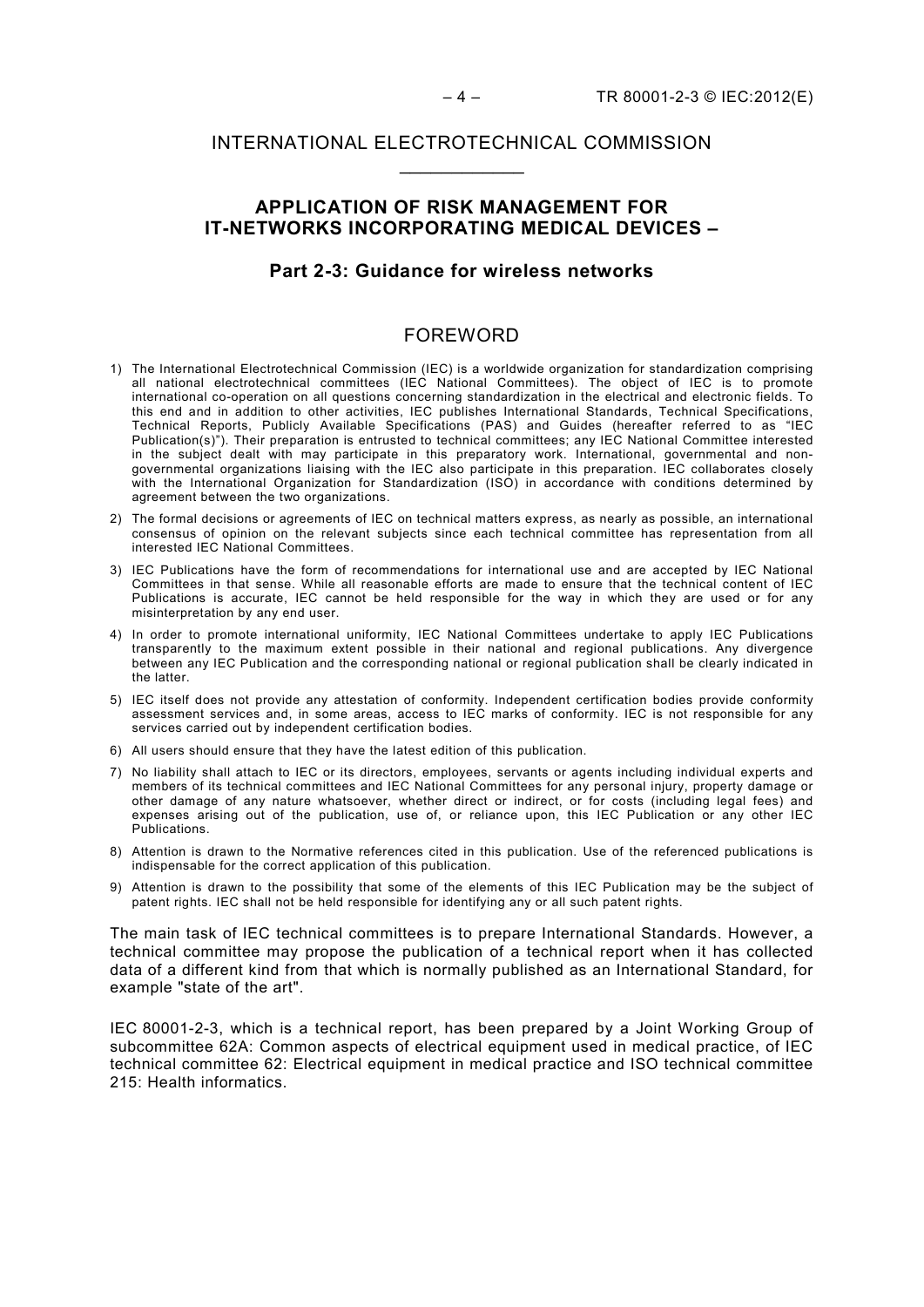The text of this technical report is based on the following documents:

| Enguiry draft | Report on voting |
|---------------|------------------|
| 62A/784/DTR   | 62A/804/RVC      |

Full information on the voting for the approval of this technical report can be found in the report on voting indicated in the above table.

This publication has been drafted in accordance with the ISO/IEC Directives, Part 2.

Terms used throughout this technical report that have been defined in Clause 3 appear in SMALL CAPITALS.

The committee has decided that the contents of this publication will remain unchanged until the stability date indicated on the IEC web site under "http://webstore.iec.ch" in the data related to the specific publication. At this date, the publication will be

- reconfirmed,
- withdrawn,
- replaced by a revised edition, or
- amended.

A bilingual version of this publication may be issued at a later date.

**IMPORTANT – The 'colour inside' logo on the cover page of this publication indicates that it contains colours which are considered to be useful for the correct understanding of its contents. Users should therefore print this document using a colour printer.**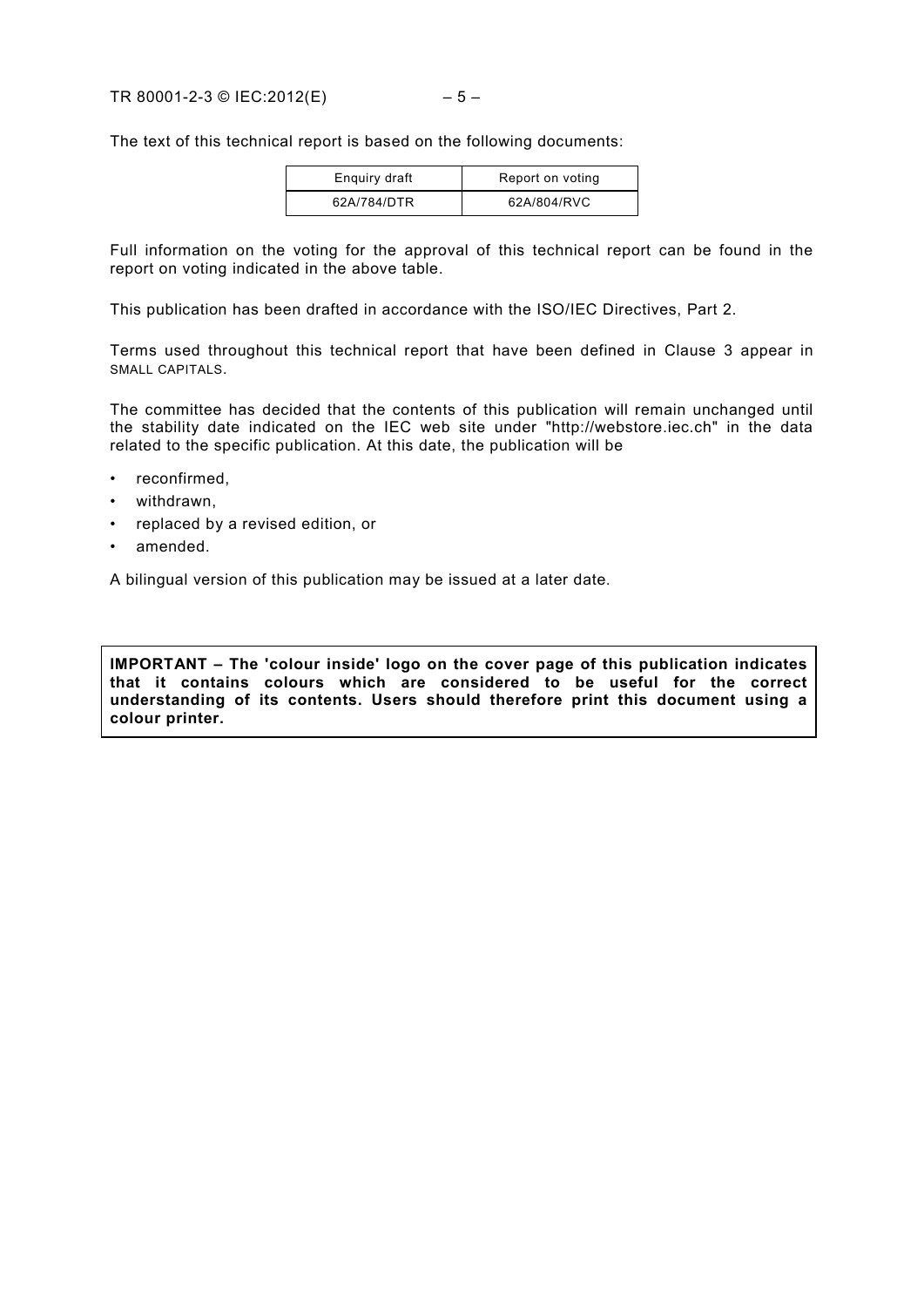# INTRODUCTION

# **0.1 Background**

Wireless communications has been a key technology enabling the connectivity of MEDICAL DEVICES for decades. Early examples of the use of wireless technologies and MEDICAL DEVICES include ambulatory cardiac monitoring systems in hospitals and telemetry systems used by paramedics over wide area wireless networks. While these solutions were based on proprietary technology, the advent of off-the-shelf standards-based approaches has resulted in increasingly ubiquitous wireless communications systems both indoors and outdoors. These provide and enable compelling and varied use cases for connection between MEDICAL DEVICES and information systems. Wireless technology has great benefits; however, as with any technology, certain RISKS are introduced that can affect the three KEY PROPERTIES of SAFETY, EFFECTIVENESS, and DATA AND SYSTEMS SECURITY. This document will review the challenges associated with wireless technologies and provide guidance regarding the safe, effective, and secure use of MEDICAL DEVICES on a wireless MEDICAL IT-NETWORK. This is done in a framework that follows the RISK MANAGEMENT PROCESS as defined by the IEC 80001-1 standard.

The targeted audience for this technical report is the HDO IT department, biomedical and clinical engineering departments, risk managers, and the people responsible for design and operation of the wireless IT network.

For the purposes of this technical report, "should" is used to indicate that amongst several possibilities to meet a requirement, one is recommended as being particularly suitable without mentioning or excluding others, or that a certain course of action is preferred but not necessarily required. This term is not to be interpreted as indicating requirement.

#### **0.2 Organization of the technical report**

This technical report is divided into five main clauses, a bibliography and two annexes. Clause 4 provides an overview of a wireless MEDICAL IT-NETWORK and reviews varying types of wireless technologies and their applicability to healthcare. The next three clauses focus on the high level steps involved with understanding and defining the networking performance characteristics, requirements and associated RISK CONTROL measures regarding the creation a MEDICAL IT-NETWORK, namely:

- a) planning and design;
- b) deployment and implementation; and
- c) operational management.

Clause 8 provides general RISK CONTROL measures that might be applicable to an HDO's unique MEDICAL IT-NETWORK. Finally, a bibliography is included that lists references for further exploration. Annex A offers a table that suggests a mapping between MEDICAL DEVICE data types and associated networking QUALITY OF SERVICE priorities. Annex B is a checklist questionnaire for assistance in performing a RISK ANALYSIS.

#### **0.3 Clinical functionality and use case**

One of the fundamental concepts that this technical report emphasizes is that MEDICAL DEVICES have networking characteristics that are similar to other types of general purpose devices and applications; yet the repercussions of not properly designing and managing the network to ensure the SERVICE LEVEL AGREEMENT of the MEDICAL DEVICES could negatively impact clinical functionality. This can lead to erroneous diagnostics and/or missed treatment that can ultimately affect patient health outcome. In this technical report, clinical functionality and the clinical use case are interchangeable; they are a reference to the means by which a clinician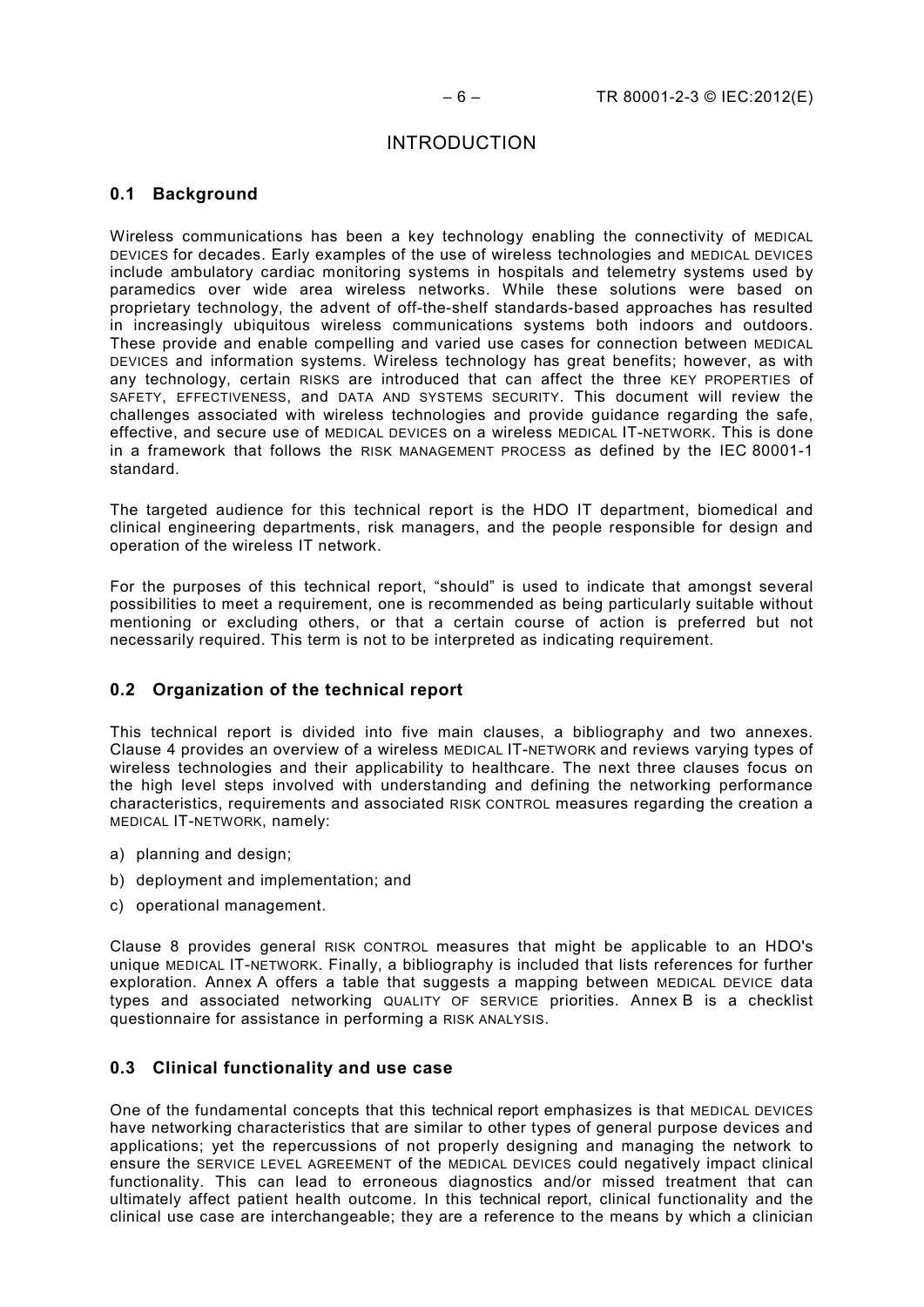(nurse, physician, etc.) performs their clinical duties across the wireless network, and includes the component of patient care and SAFETY. These are components in the overall context as it is referred to in the step-by-step technical report, IEC 80001-2-1, and this information is required for a complete RISK ANALYSIS. A typical example is a nurse who is remotely monitoring a patient from the nursing central station using a patient monitor at the bedside that is wirelessly connected to the network. The clinical functionality is the remote monitoring of a patient's health.

#### **0.4 Wireless guidance and RISK MANAGEMENT**

The wireless link between a patient and the remote clinician is now a component of the clinical functionality and may impact the KEY PROPERTIES of SAFETY and DATA AND SYSTEMS SECURITY. While the benefits of wireless access are well known and documented, typically the wireless link between a MEDICAL DEVICE and a clinician is more likely, or has a higher probability, of experiencing a loss of connectivity versus that of a wired connection. This is a motivation behind the creation and focus of this technical report.

Because the definitions of HAZARD, HAZARDOUS SITUATIONS, HARM and causes are use case specific to each HDO, this document should be used in conjunction with both the IEC 80001-1 and IEC/TR 80001-2-1 at a minimum.

[Figure 1](#page-7-0) provides an overview of the RISK MANAGEMENT aspect of this technical report. The column of boxes on the left of the figure is an overview (for this technical report's purpose) of the 10 steps of RISK MANAGEMENT as defined in the IEC/TR 80001-2-1. The center boxes show the steps of the RISK MANAGEMENT PROCESS that this technical report is focused on. They are the following in terms of the RISK MANAGEMENT PROCESS:

- The cause is an event that can turn a HAZARD into a HAZARDOUS SITUATION. Examples of causes in a wireless network are RF interference, wireless network misconfiguration, or networking device failure.
- A HAZARD associated in the context of wireless connectivity is the loss or impairment of connectivity in a medical system. This disruption in connectivity can negatively impact the ability of a MEDICAL DEVICE or clinical system to perform its intended function.
- A HAZARDOUS SITUATION is a circumstance in which the MEDICAL DEVICE or clinical functionality is exposed to a HAZARD. For example, a clinician is monitoring a patient at the nursing station (clinical functionality is remote monitoring). If RF interference *causes* the wireless network to be disabled (loss of connectivity is the HAZARD), then the patient is no longer being remotely monitored (HAZARDOUS SITUATION).
- The RISK CONTROL measures as used in this technical report are the steps taken to reduce the probability of the occurrence of a HAZARDOUS SITUATION (referred to as P1 in IEC/TR 80001-2-1), or the steps taken to reduce the probability of HARM once the HAZARDOUS SITUATION has occurred (referred to as P2 in IEC/TR 80001-2-1). A P1 RISK CONTROL measure example might be RF redundancy or networking change control procedures. A P2 RISK CONTROL measure example might be the sequence of actions that a nurse would take if notified that the connectivity is lost between a patient monitor and central station.

The majority of this technical report focuses on the design and RISK CONTROL measures associated with wireless technologies. However, and this is another motivation for engaging with the clinicians early in the planning phase, the role of the clinicians in mitigating against Patient HARM should be clearly reviewed. In the example used in the bulleted steps above, the clinician might have a documented procedure to follow during network outages; when the network experiences loss of connectivity the clinician can follow a procedure where they need to attend to the patient directly.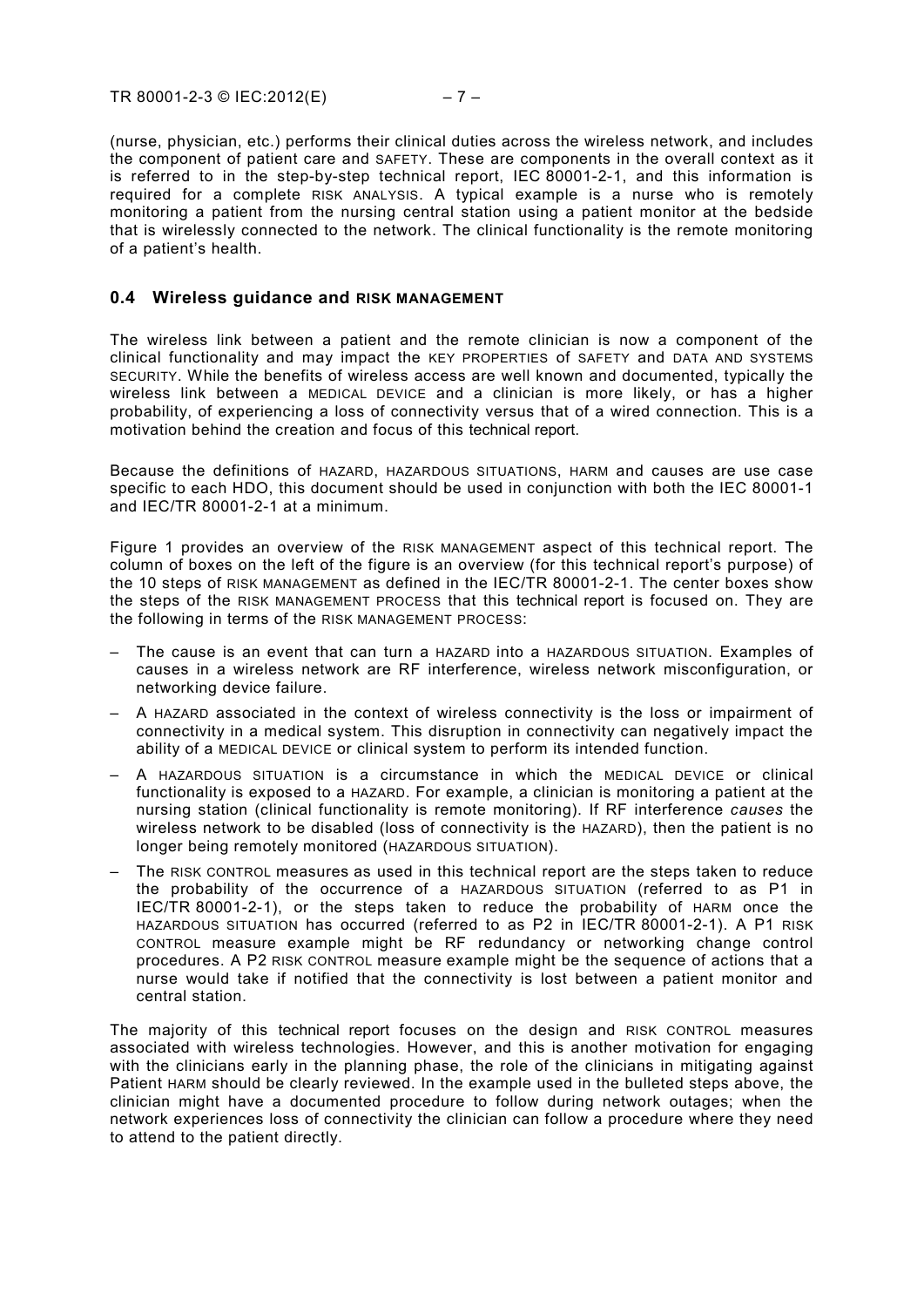

<span id="page-7-0"></span>**Figure 1 – Focus of technical report**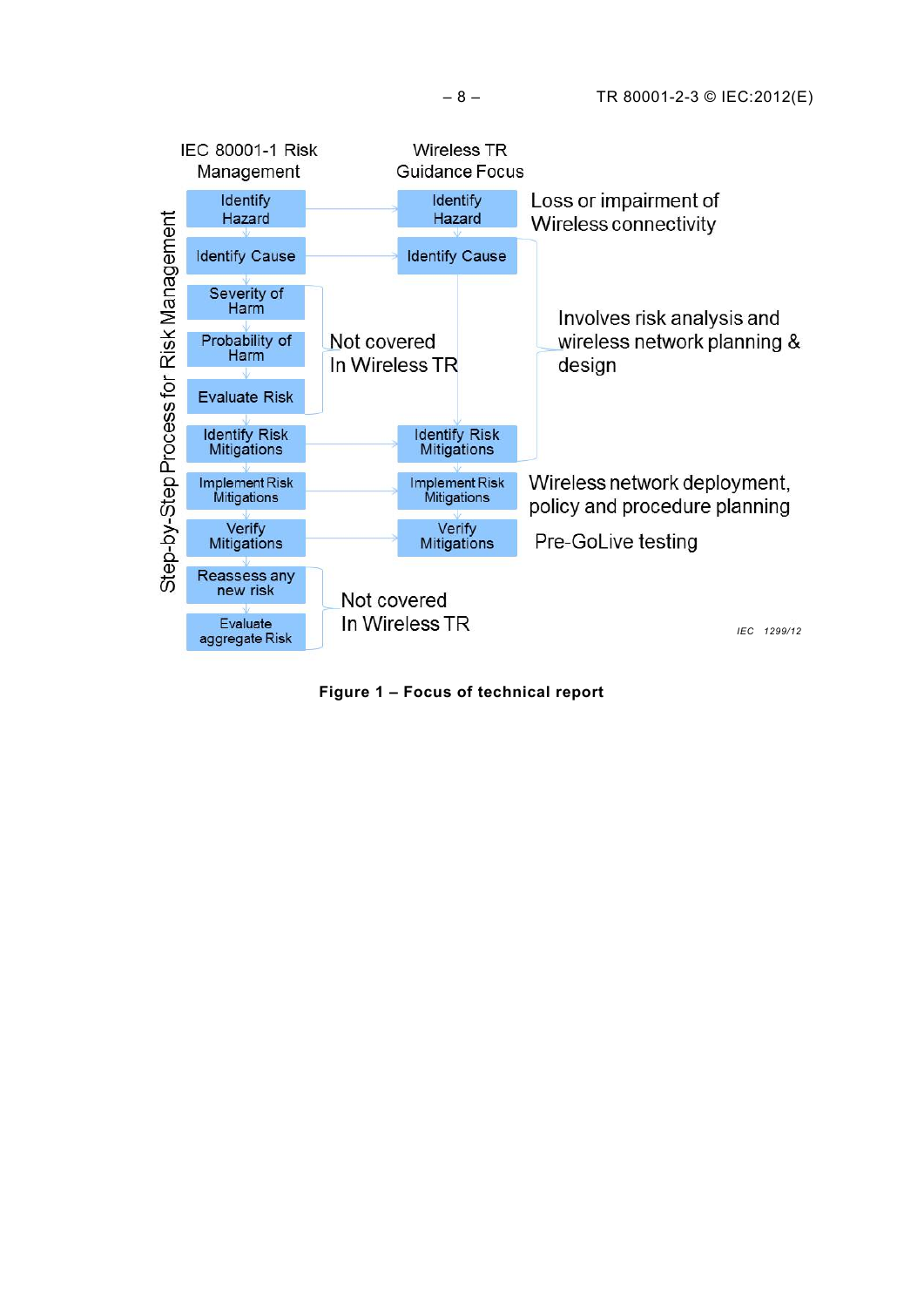# **APPLICATION OF RISK MANAGEMENT FOR IT-NETWORKS INCORPORATING MEDICAL DEVICES –**

## **Part 2-3: Guidance for wireless networks**

#### **1 Scope and object**

#### **1.1 Scope**

This part of IEC 80001 supports the HDO in the RISK MANAGEMENT of MEDICAL IT-NETWORKS that incorporate one or more wireless links. The report provides technical background concerning wireless technology and examples of HAZARDS to be considered when wireless technology is used in MEDICAL IT-NETWORKS and suggests RISK CONTROL measures to reduce the probability of UNINTENDED CONSEQUENCES.

#### **1.2 Objective**

This Technical Report, as part of IEC 80001 considers the use of wirelessly networked MEDICAL DEVICES on a MEDICAL IT-NETWORK and offers practical techniques to address the unique RISK MANAGEMENT requirements of operating wirelessly enabled MEDICAL DEVICES in a safe, secure and effective manner.

This technical report is focused on wireless technologies from an agnostic viewpoint; however, there are particular wireless technologies that are predominant in HDOS (e.g. 802.11) and are discussed in more detail. Where appropriate, these differences are pointed out and discussed. In addition, while it does not focus on a single wireless technology, it is assumed that the attached wired infrastructure is an Ethernet-based IP network.

It is not the intent of this document to propose a regimented step-by-step PROCESS for implementing a wireless MEDICAL IT-NETWORK or mitigating the RISK associated with a particular wireless technology. There are many reasons which conspire against such an effort and chief among them are:

- There are many different wireless technologies available, each with their PHY, MAC and upper layer characteristics with varying degrees of control available to the HDO.
- Many wireless technologies are in an evolving stage of development and are still subject to frequent and significant changes.
- HDOs, depending on their needs, might utilize varying combinations of wireless technologies to meet their particular requirements. Each technology should require its own independent RISK ANALYSIS and RISK CONTROL measures that should be reviewed systemically (aggregate RISKS ANALYSIS).
- Each HDO will have their own unique clinical use cases and network topologies and will perform their own unique RISK ANALYSIS and management that will differ from other HDOs.

Instead, this technical report acknowledges a generalized or high level approach relative to a step-by-step PROCESS review that both inherently and intentionally considers HAZARDS, the causes leading to HAZARDOUS SITUATIONS, and RISK CONTROL measures. The general approach that this technical report follows is the following:

- a) Pose the question: does the use case of the device require wireless connectivity? This is not a trivial question but this technical report assumes the answer is "yes".
- b) Define the clinical use-cases/functionality by bringing together the clinicians, biomedical engineering staff and whoever else might be involved in the use and support of the MEDICAL DEVICES.